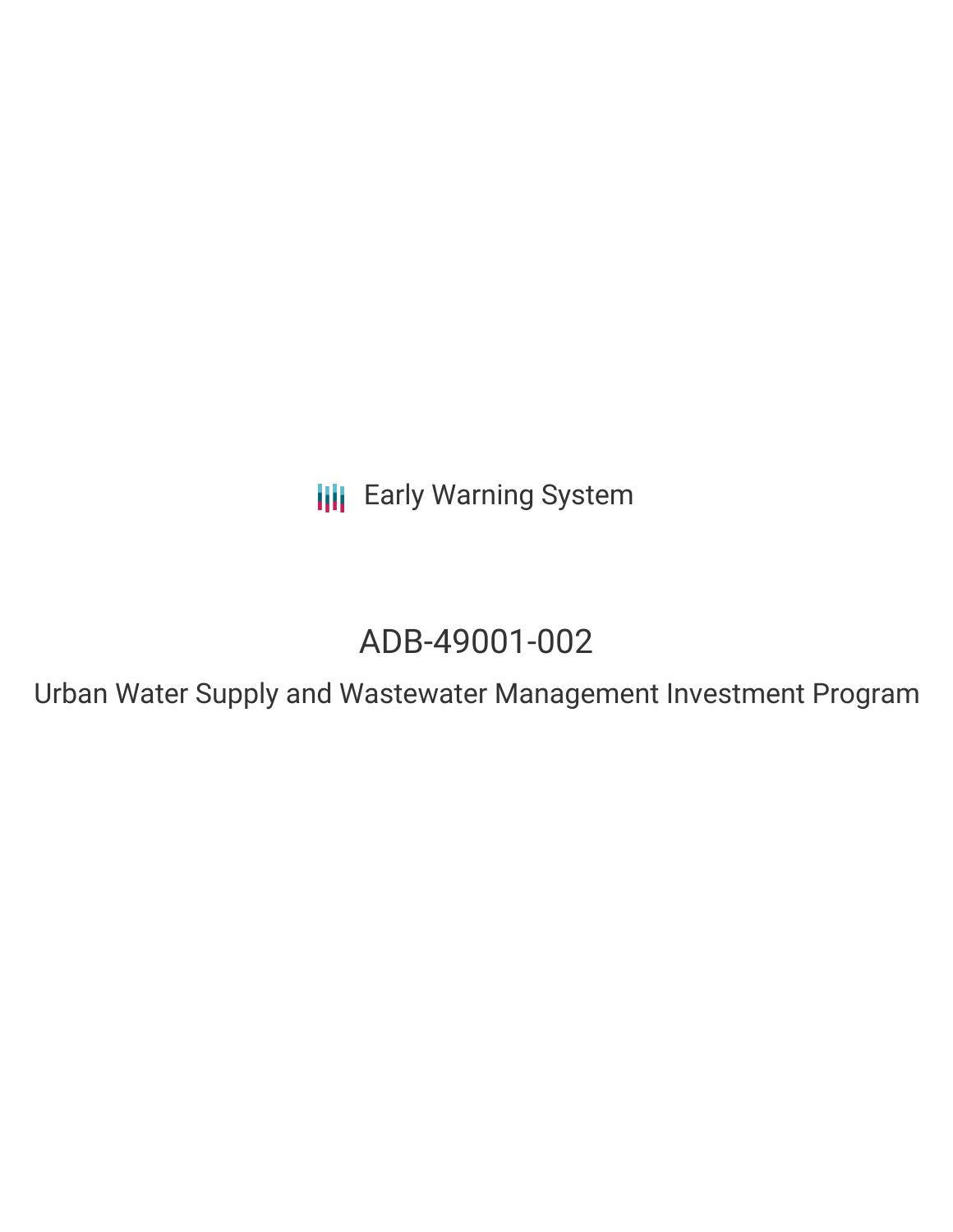

# Early Warning System Urban Water Supply and Wastewater Management Investment Program

### **Quick Facts**

| <b>Countries</b>               | Fiji                         |
|--------------------------------|------------------------------|
| <b>Financial Institutions</b>  | Asian Development Bank (ADB) |
| <b>Status</b>                  | Active                       |
| <b>Bank Risk Rating</b>        | B                            |
| <b>Voting Date</b>             | 2016-12-09                   |
| <b>Borrower</b>                | Government of Fiji           |
| <b>Sectors</b>                 | Water and Sanitation         |
| <b>Investment Type(s)</b>      | Loan                         |
| <b>Investment Amount (USD)</b> | \$153.20 million             |
| <b>Project Cost (USD)</b>      | \$405.10 million             |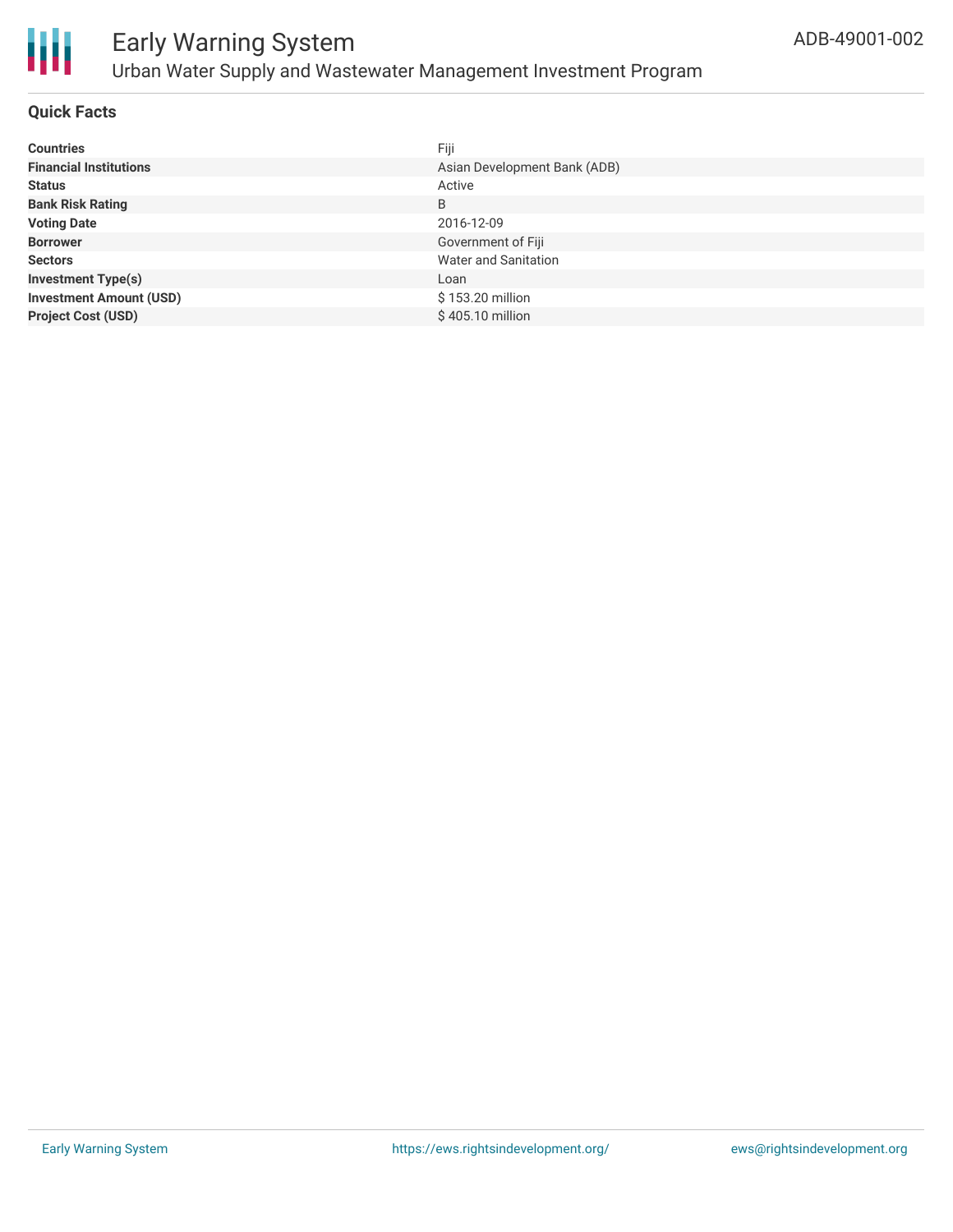

## **Project Description**

The impact of the proposed investment program will ensure future growth in the greater Suva area (GSA) is sustainable and will improve public health. The outcome will be improved access to sustainable water supply and sewerage services in the GSA. The investment program has three outputs:

Output 1: Supply and access to safe water in the GSA improved. The investment will expand water supply by 40,000 m3 per day by constructing a new supply intake on the Rewa river with associated water treatment plant, pumping station, reservoir, and transmission main to connect to the existing system. Reliable and sustainable long term operations and maintenance practices will be enhanced through a Design-Build-Operate (DBO) contracting arrangement. A catchment management plan will be developed to safeguard the water source and ensure long term sustainability. Non-revenue water (NRW) reduction will be achieved by improving leak detection and repairs; replacing meters; and establishing district metering areas and pressure management systems. Water Authority of Fiji (WAF) will supply 200 liters per capital per day to 315,947 persons by 2023, ensuring continuous supply to 98% of the GSA population. The climate change component of Output 1 will include adaptation measures for building the new Rewa river scheme specifically moving the facility from 29 km to 49 km from the river mouth to avoid future climate change impacts embodied in projected rising sea levels and potential migration of the salt water wedge up the river.

Output 2: Wastewater treatment (WWT) and management capacity in the GSA increased. The wastewater network will be rehabilitated and expanded by: (i) upgrading 31 existing wastewater pumping stations; (ii) upgrading about 18 km of wastewater trunk mains to increase carrying capacity; (iii) relining 13 km of wastewater trunk mains; and (iv) extending the wastewater network to service an additional 15% of households (approximately 4,500 existing lots in backlog areas) currently using on site septic tanks. Additionally, the WWT capacity at Kinoya will be expanded by 164% to cover approximately 277,000 person equivalent to treat wastewater from current and future households. By improving the network and expanding the WWT capacity, WAF will ensure that 60% of households in the GSA will have access to a reticulated sewage collection system by 2023. The remaining households with individual septic units will be catered by a fecal sludge management system.

Output 3: WAF management and sustainable service delivery capacity improved. Program management and capacity development support will be provided to: (i) support WAF in the implementation of water demand management, NRW reduction and the national liquid trade waste management programs; (ii) support the Department of Environment (DOE) developing the environmental regulatory framework for treated municipal wastewater discharge, sludge treatment and disposal practices and standards, and associated monitoring and enforcement; (iii) complete the corporatization of WAF; (iv) formulate water safety plans to protect the quantity and quality of water at all source intakes; (v) improve financial management; (vi) promote gender equity; and (vii) study alternatives to reduce the long term energy consumption of the existing urban WWT system.

#### PROJECT RATIONALE AND LINKAGE TO COUNTRY/REGIONAL STRATEGY

Fiji has a population of approximately 868,000, of which 53% is urban. By 2030, it is estimated that two in three Fijians will be living in the country's urban centres. While poverty rates in Fiji are highest in rural areas, the rapid growth of peri-urban squatter settlements implies that the majority of poor people in Fiji now live in and around urban areas. Fiji's urban sector accounts for 60% of the country's gross domestic product, with the share of the GSA estimated at 40%. The GSA, which consists of Suva City the national capital as well as the towns of Lami, Nasinu, and Nausori and their surrounding peri-urban areas, accounts for 57% of Fiji's urban population. By 2023, the population of the GSA is expected to grow by 12.8%.

Despite the economic importance of the country's cities and towns, investment in urban water supply and sewerage services has not kept pace with the demands of rapid urban growth. In the GSA, WAF's treated water production capacity is insufficient to meet customer demands and there is strong dependence on a single river source that is increasingly vulnerable to drought. To assimilate the forecast population growth, a significant increase in water supply production capacity is required in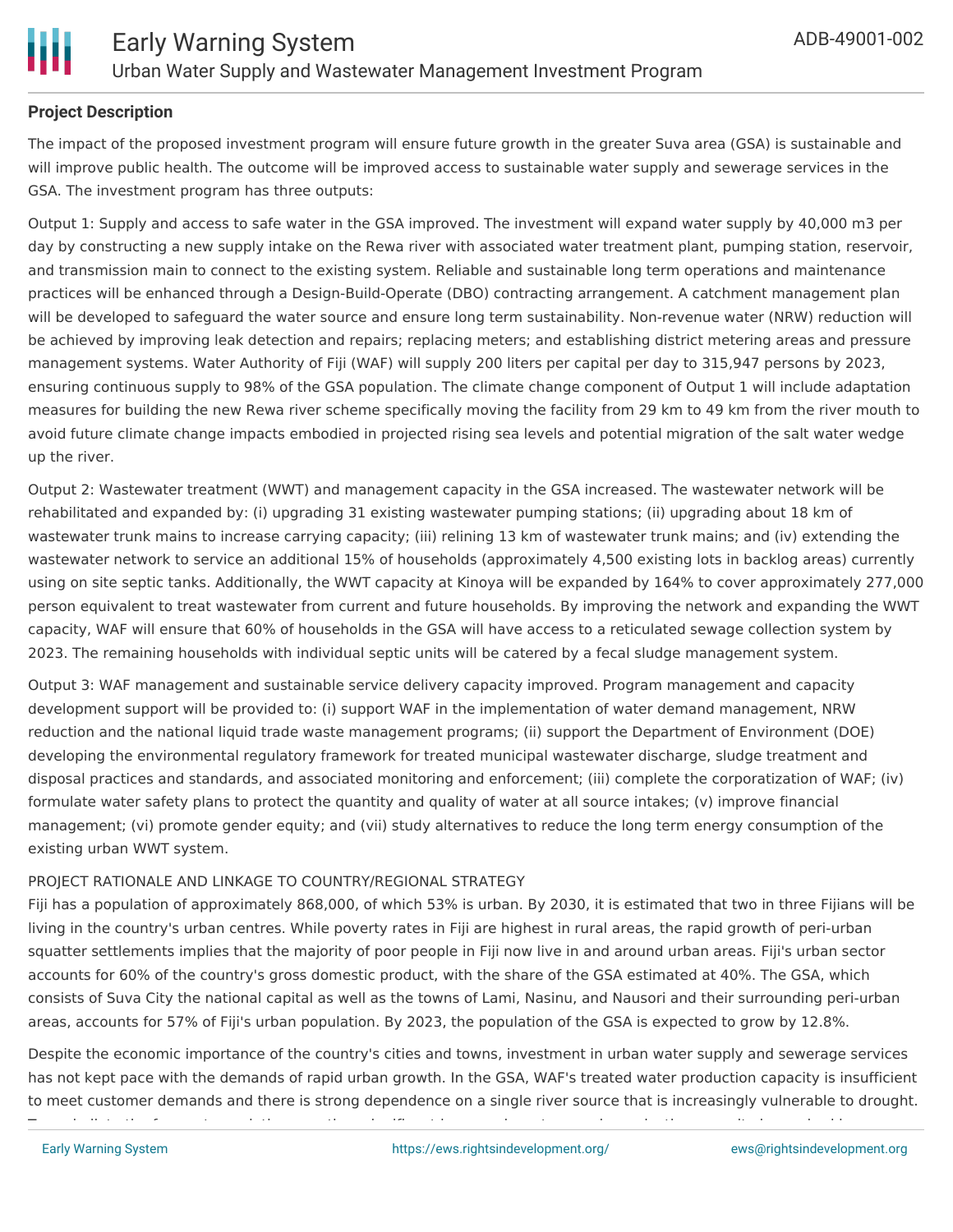

#### **Investment Description**

Asian Development Bank (ADB)

Co-financing Green Climate Fund US\$ 31.04 million

European Investment Bank US\$ 70.80 million

Government of Fiji US\$ \$150.1 million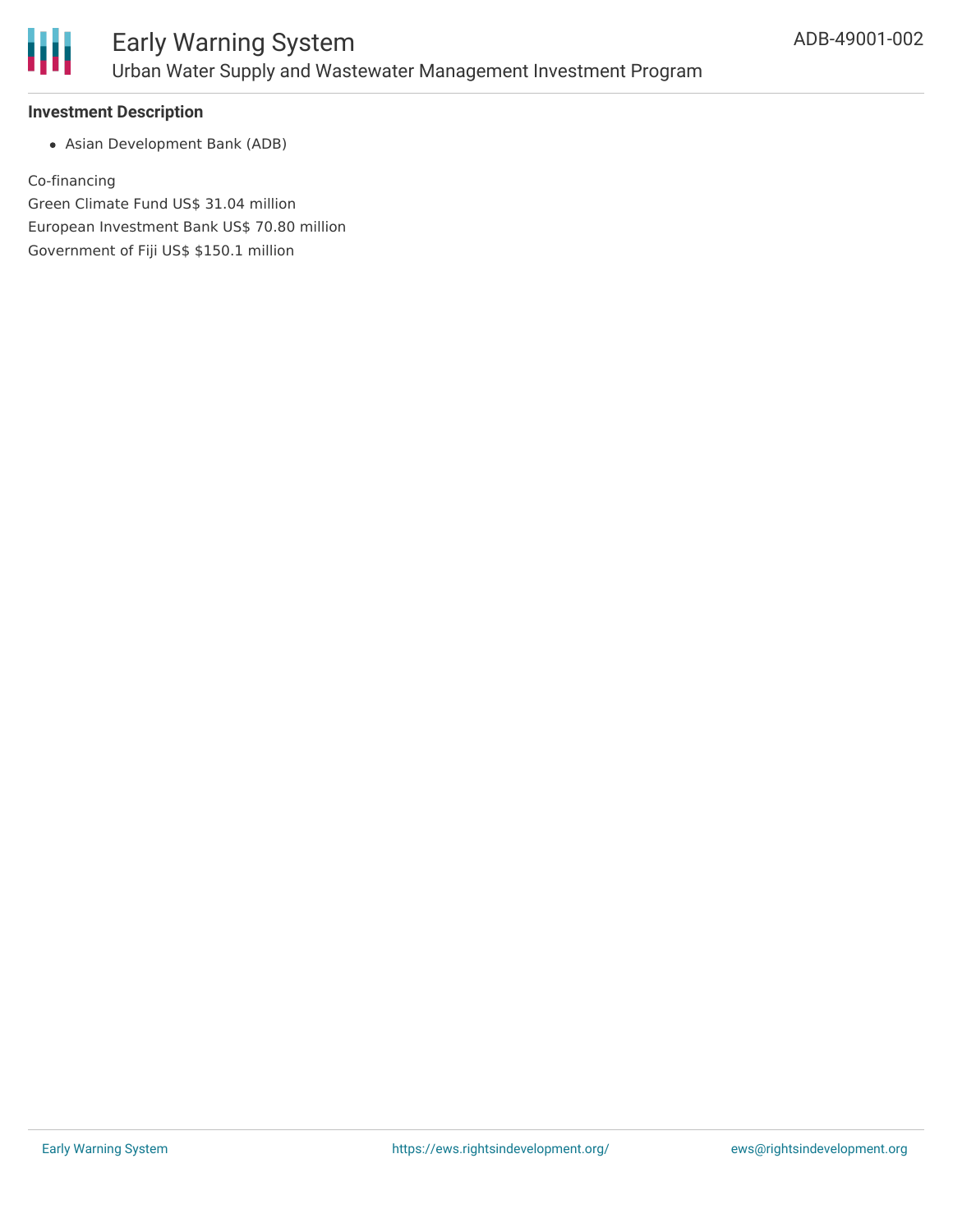

## **Contact Information**

Ministry of Economy Level 5x Ro Lalabalavu House 370 Victoria Parade Suva, Fiji

#### ACCOUNTABILITY MECHANISM OF ADB

The Accountability Mechanism is an independent complaint mechanism and fact-finding body for people who believe they are likely to be, or have been, adversely affected by an Asian Development Bank-financed project. If you submit a complaint to the Accountability Mechanism, they may investigate to assess whether the Asian Development Bank is following its own policies and procedures for preventing harm to people or the environment. You can learn more about the Accountability Mechanism and how to file a complaint at: http://www.adb.org/site/accountability-mechanism/main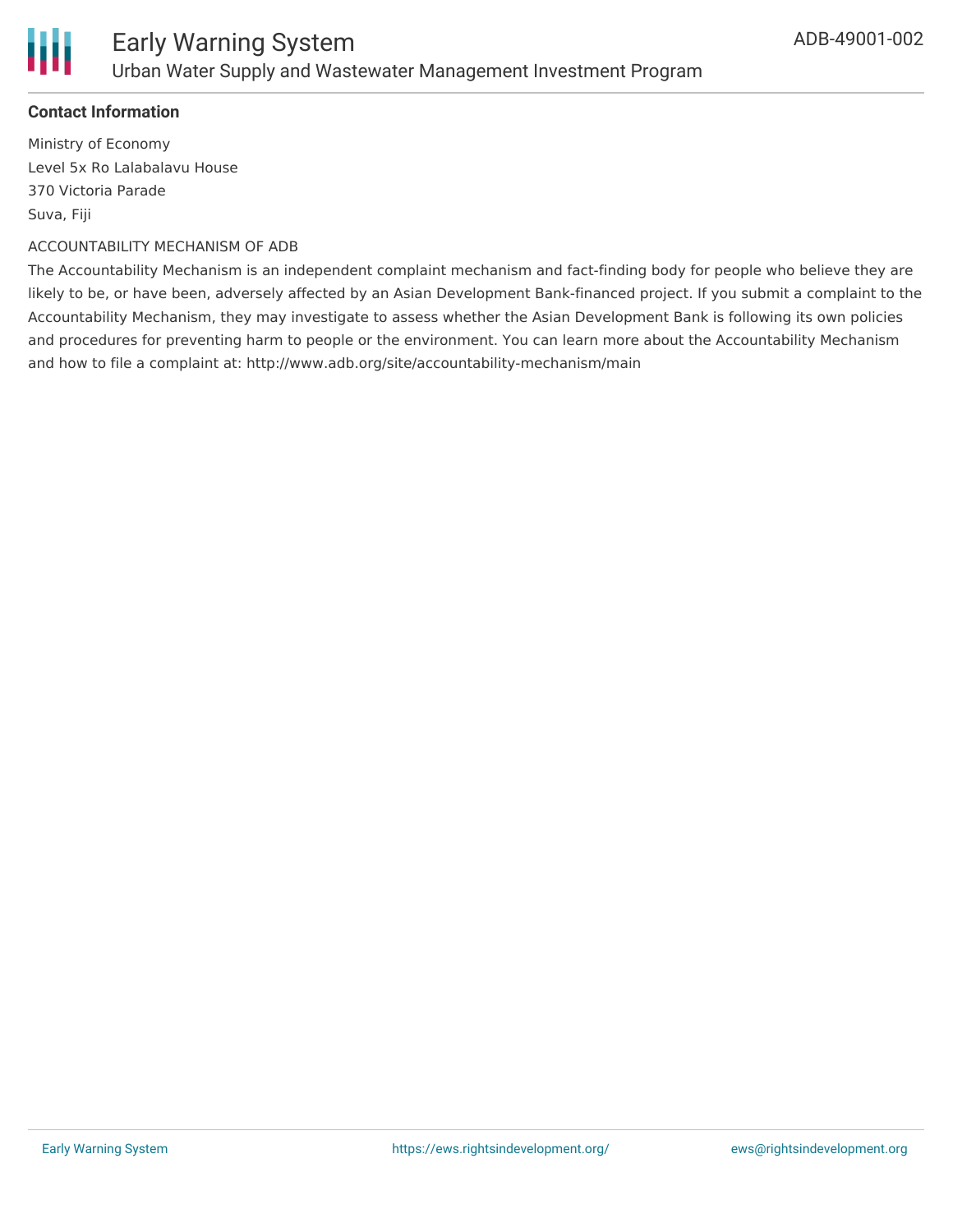

#### **Bank Documents**

- Facility [Administration](https://www.adb.org/sites/default/files/project-document/216546/49001-002-fam.pdf) Manual
- [Gender](https://www.adb.org/sites/default/files/project-document/216536/49001-002-gap.pdf) Action Plan
- Project [Disclosure](https://www.adb.org/printpdf/projects/49001-002/main) PDF
- Report and [Recommendation](https://www.adb.org/sites/default/files/project-document/216531/49001-002-rrp.pdf) of the President
- Urban Water Supply and Wastewater [Management](https://ewsdata.rightsindevelopment.org/files/documents/02/ADB-49001-002.pdf) Project: Initial Poverty and Social Analysis [\[Original](https://www.adb.org/projects/documents/fij-urban-water-supply-and-wastewater-management-project-ipsa) Source]